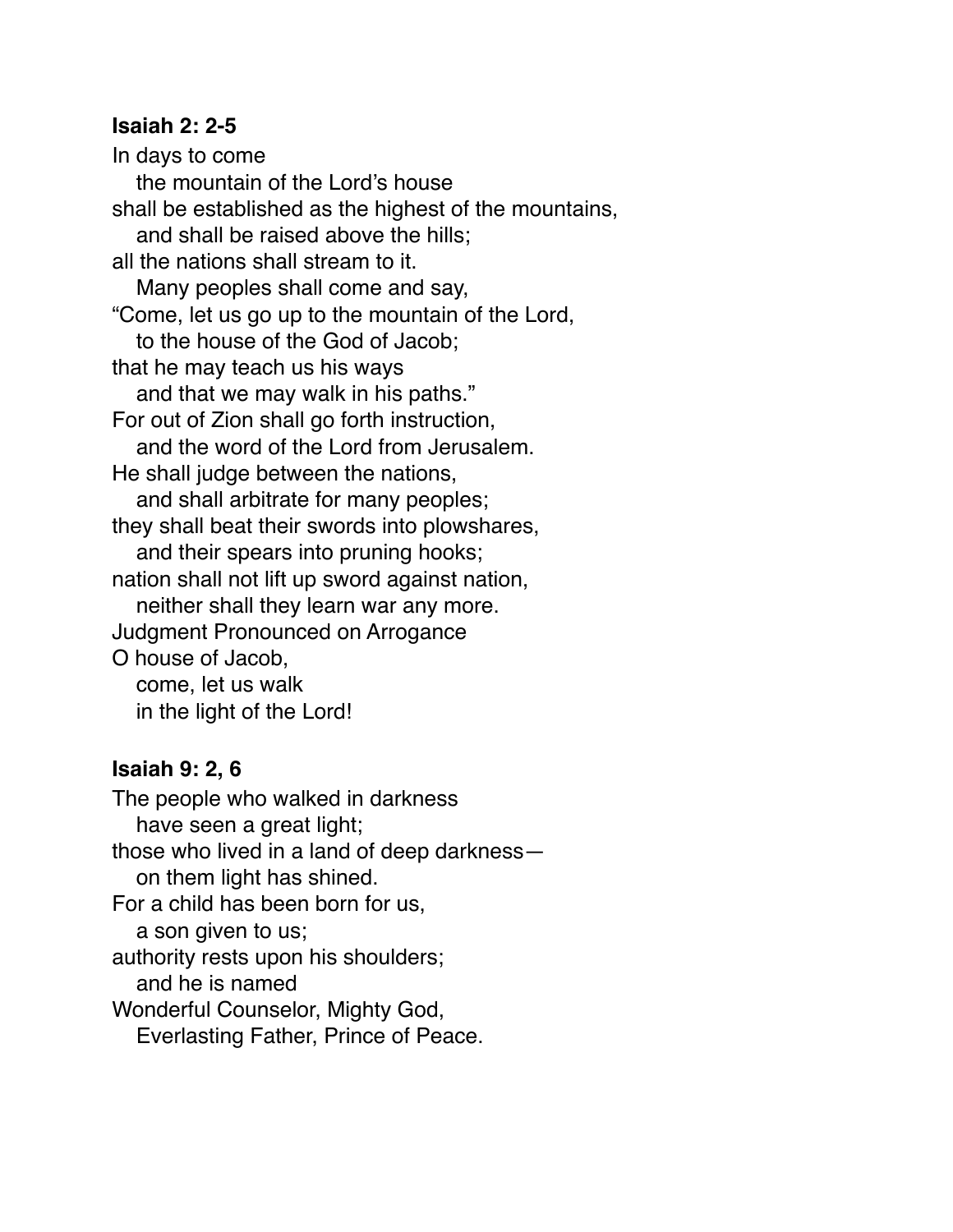## **Mark 1: 1-8**

The beginning of the good news of Jesus Christ, the Son of God.

**2** As it is written in the prophet Isaiah,

"See, I am sending my messenger ahead of you, who will prepare your way;

**3** the voice of one crying out in the wilderness: 'Prepare the way of the Lord, make his paths straight,'"

**4** John the baptizer appeared in the wilderness, proclaiming a baptism of repentance for the forgiveness of sins. **5** And people from the whole Judean countryside and all the people of Jerusalem were going out to him, and were baptized by him in the river Jordan, confessing their sins. **6** Now John was clothed with camel's hair, with a leather belt around his waist, and he ate locusts and wild honey. **7** He proclaimed, "The one who is more powerful than I is coming after me; I am not worthy to stoop down and untie the thong of his sandals. **8** I have baptized you with water; but he will baptize you with the Holy Spirit.

## **A Formula for Potential Peace**

It is normally fair to assume that there is no formula to achieve life's deeper purposes. As we consider our four Advent themes, we know that no simple equation will ensure **hope**, no religious rubric will guarantee **peace**, no template will automatically exact **joy**, and no blue print will lead to the construction of **love**. And yet, as we this morning ponder the peace of the season, I will leave us with a mathematical idea that can help us achieve and and promote peace. The violence in our world makes the need for peace a premium. Our journey to the Bethlehem is a journey to the "Prince of Peace." How is it, that we may map our our steps in the direction of a savior whose salvation is grounded in peace?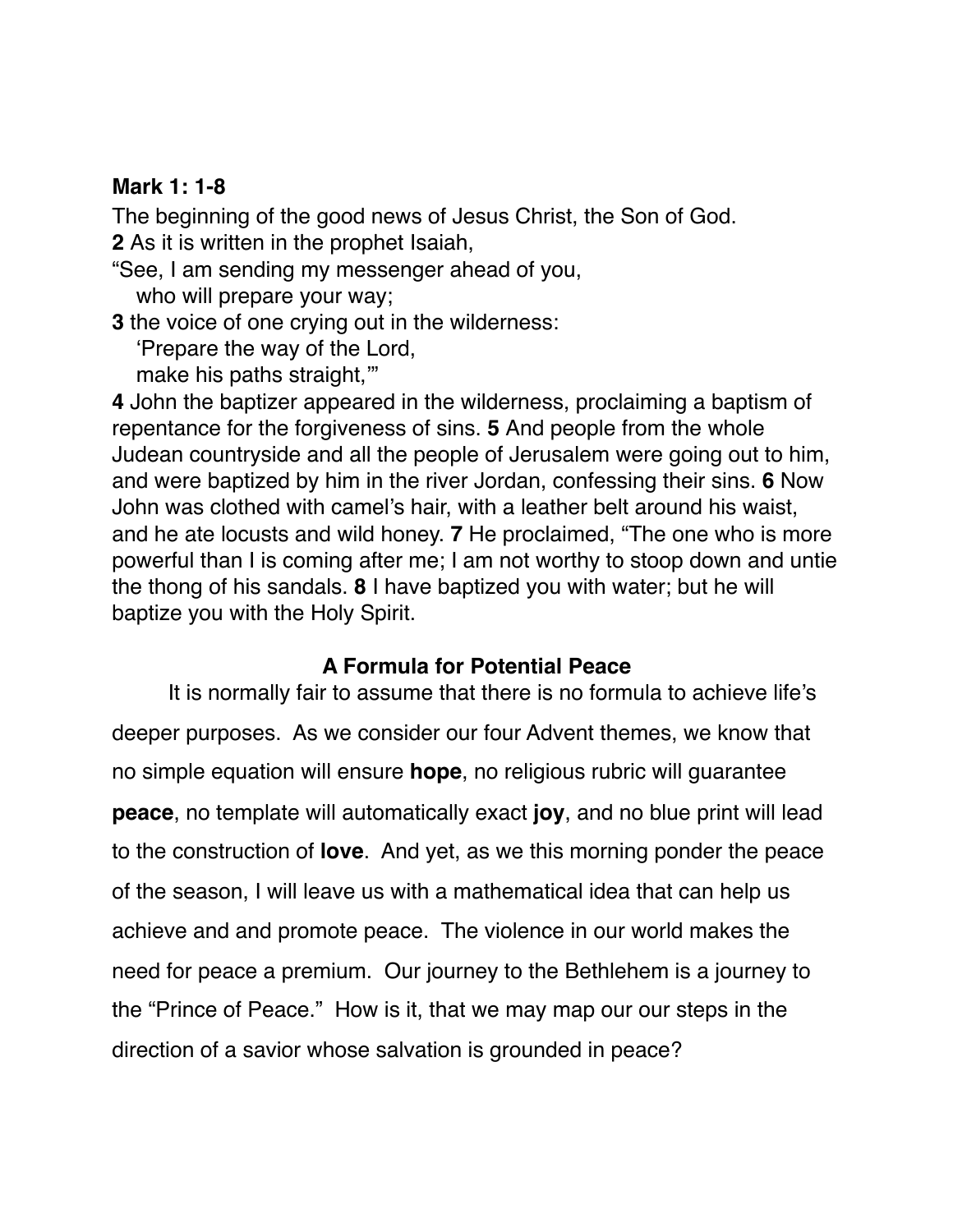…**Let us pray:** As we journey closer to the manger, inspire us, O Lord, open our eyes and ears to truth-telling prophets. May the wisdom they convey, guide us on our footsteps to the baby Jesus. And now, may the words of my mouth, and the meditations of al of our hearts, be acceptable in Thy sight, O Lord, our Rock, and our Redeemer. Amen.

Isaiah was a person of peace. And his appeal to YHWH's peace was amid a tumultuous time. The Assyrian kingdom posed a significant threat to both the northern and southern kingdoms of Israel. And Israel's Northern Kingdom had been taken into captivity in the Babylonian exile, while the Southern Kingdom struggled mightily with sin and idolatry. And to boot, Babylon was growing in power and looked to pose itself as a long-term threat. The people of Israel were concerned about their present and future. Many wondered what would become of the promises of God in the tempestuous world they lived in. The same wondering that many voice feeling today—some 2700 years later. And yet, in spite of war, conquest, political instability, ethnic tensions, and the displacement of his people, Isaiah, whose name means, "salvation of Yahweh," preached peace.

We hear it in the passage that Arturo read this morning: "For out of Zion shall go forth instruction, and the word of the Lord from Jerusalem. He shall judge between the nations, and shall arbitrate for many peoples; they shall beat their swords into plowshares, and their spears into pruning hooks; nation shall not lift up sword against nation, neither shall they learn war any more." Additionally, the book of Isaiah references, "a perfect peace." It promises of a coming savior who would be a Wonderful Counselor, Mighty God, and Prince of Peace.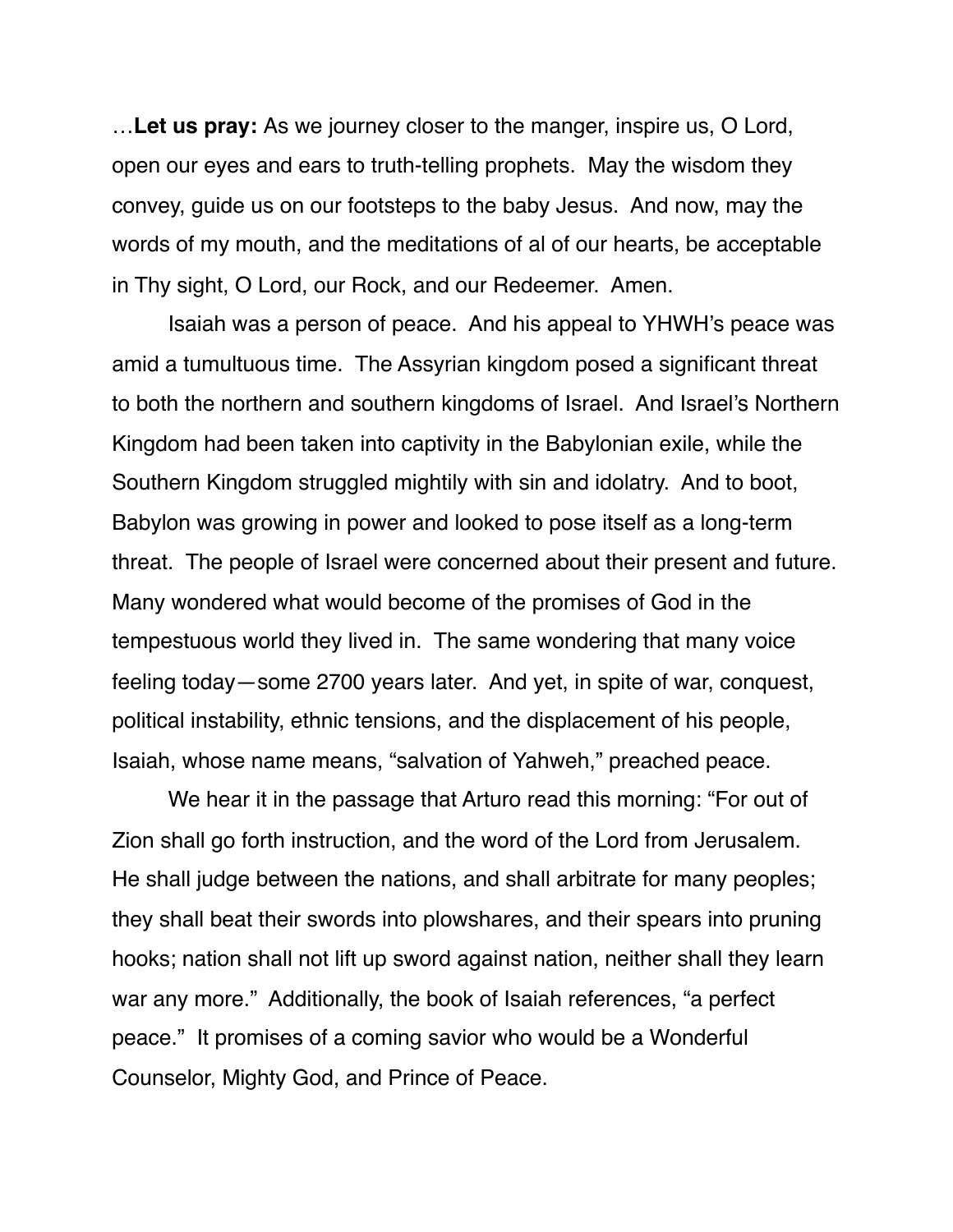But it's not just Isaiah. The savior who is to come, has a thing or two to say about peace. Jesus blesses the peacemakers—for they shall be called the children of God (Matthew 5: 9). Jesus admonishes us to let the peace of God rule in our hearts. He holds that the peace which passes all understanding shall keep our hearts and minds in the knowledge and love of God. He claims the God is our peace and that the fruits of the spirit are love, joy, and peace. In his farewell discourse from John's Gospel, Jesus blesses with the words, "Peace I leave with you; my peace I give to you. I do not give to you as the world gives. Do not let your hearts be troubled, and do not let them be afraid." And the Risen Christ, when first appearing to his disciples, his words are, "Peace be with you."

The Hebrew word Isaiah uses for peace is one you may be familiar with—shalom. The meaning is broad. Shalom can be peace from war, safety, welfare, health, prosperity, quite, tranquility, and a state between friends and even God. So when Isaiah refers to the peace of God, he means all of those things—he means peace from our hearts all of the way to political and social realities.

In Greek, when Jesus says, "peace be with you," eirene, the word carries a similar meaning as its Hebrew counterpart. However, it also inferences, "the tranquil state of a soul assured of its salvation through Christ, and so fearing nothing from God and content with its earthly lot," (Strong's lexicon).

Thus when Isaiah and Jesus proclaim peace, whether in the heart of the person trying to be faithful to God, the face of international discontent, or even the agony of the cross, they mean a holistic peace that includes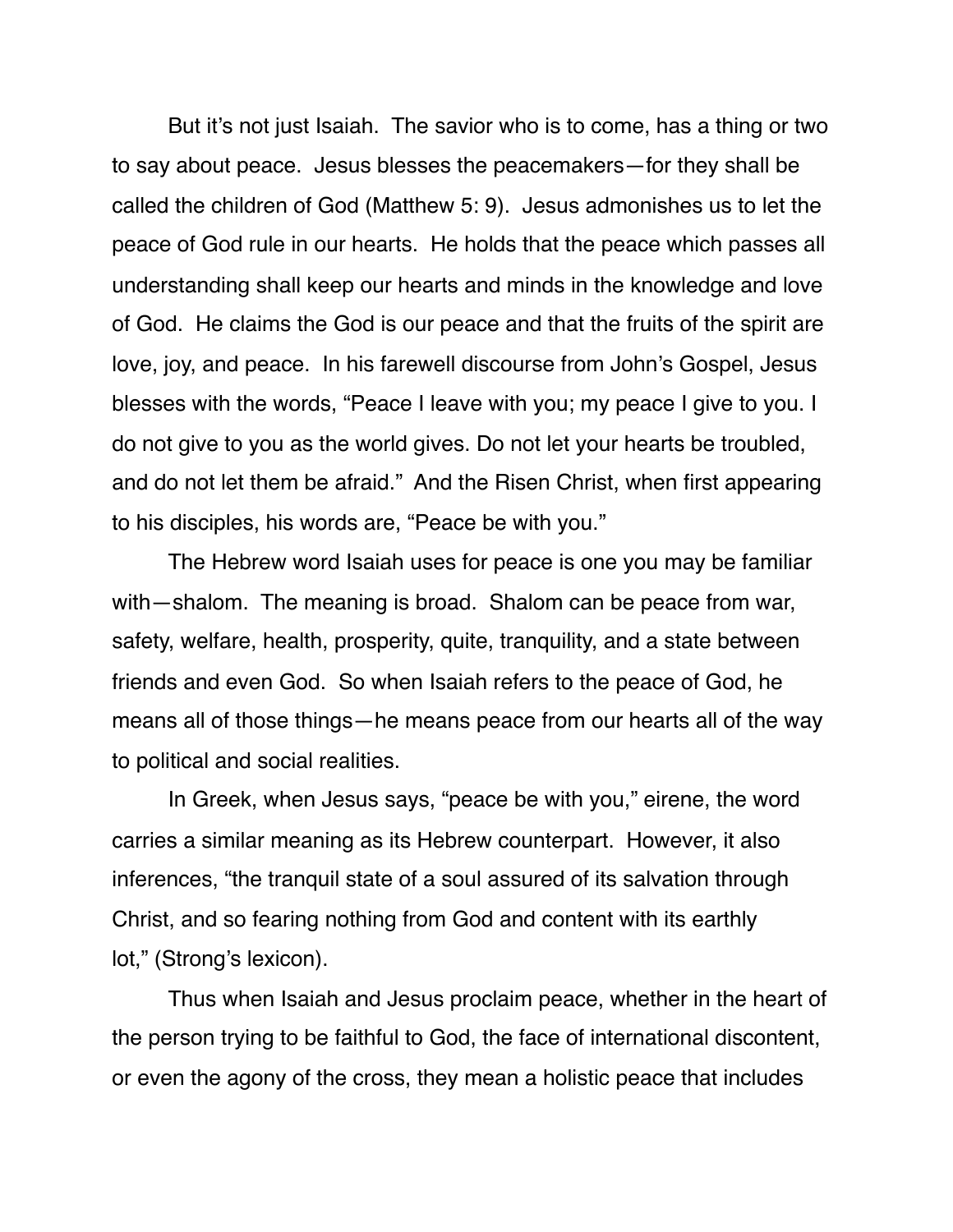our inner souls, our relationships with those in our communities, and peace between nations.

That is a tall order! That kind of peace may seem "pie in the sky." Christian doctrine, especially in our Reformed tradition has a history of recognizing our propensity to turn away from God and sow brokenness. History books and the histories that doesn't make it into books, contain bloodshed and conflict going all the way back to Cain slaying his brother Able. Is preaching peace, pushing for peace, and praying for peace, even worth the effort?

According to the *The Interpreter's Bible Commentary*, as it states, in relation to Isaiah's prophecy of peace, "Here is a conviction born of Isaiah's reading of the mind of God, that there shall yet be a day when [hu]mankind shall live together and walk together in faith and righteousness and brother [and sister]hood. How desperately the world needs such a faith! Without its inspiration and its power to sustain our search for a way of peace, we are condemned to the dreadful prospect of wars succeeding wars until the human race destroys itself. We have, in each generation the strange, tragic spectacle with people endowed with genius, yet wholly unable to learn the art of living together in peace," (Volume 5, Pg. 180). Our quest for peace must begin here. If any peace will prevail, it has to begin in the hearts of individuals. Because the actions of the world, are always expressions of what is happening in the hearts of people. Our other prophet of the day, John the Baptist, is one who has a specific prophecy that speaks about right here. It is his mantra. He shouted it ad nauseam throughout the Galilean countryside: "Repent, for the kingdom of God is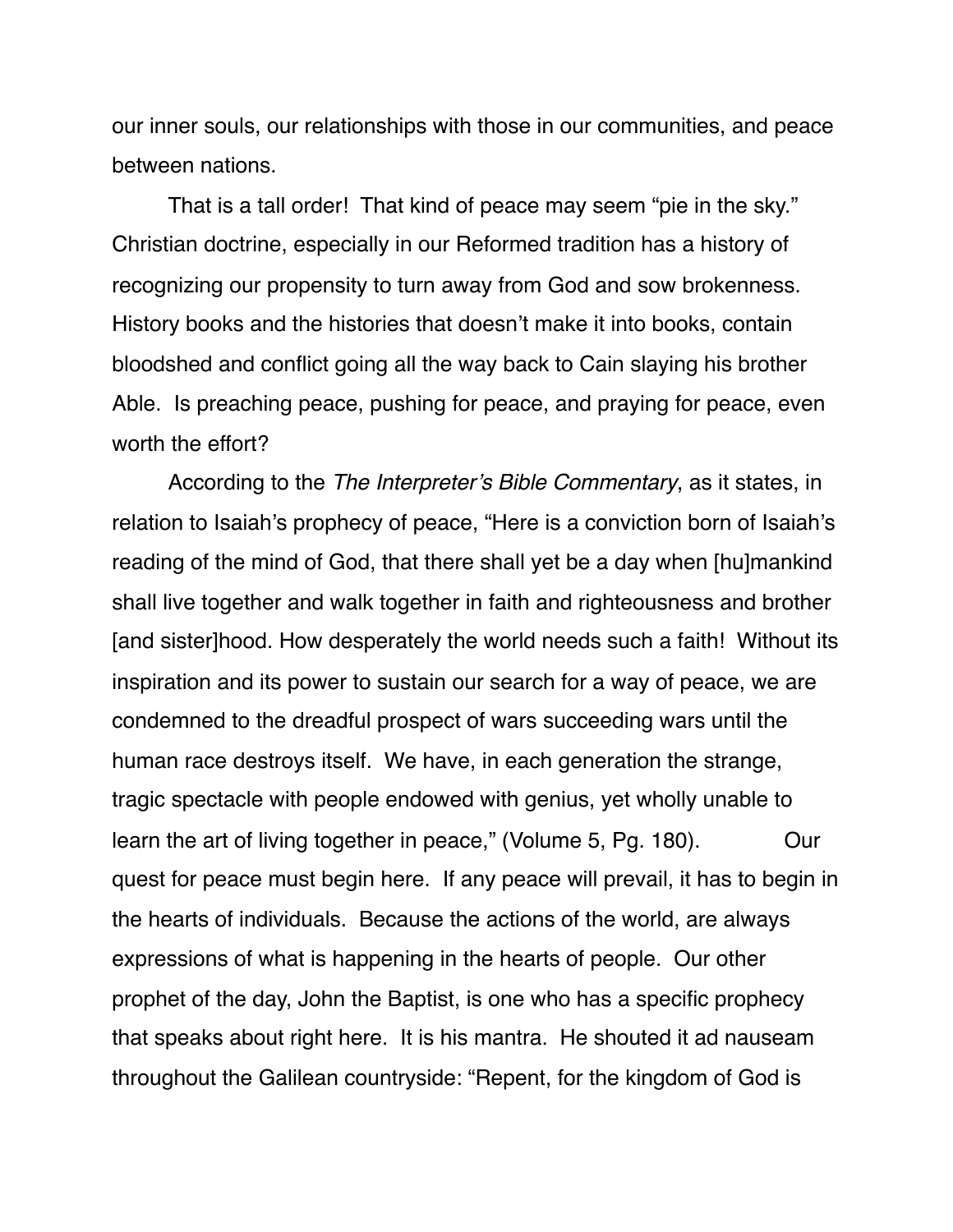near." Repent, turn from that which is destructive to the soul and to others, and allow God's love, mercy, and grace to fill your heart. We have to repent and make peace in here for there to be peace out there. And when we do, we can become what Jesus calls, "peacemakers." "Blessed are the peacemakers." In Christ, we are called to peace—and not an easy peace. Evil, envy, anger, and violence, that is the impulsive way—the "easier way." Cultivating peace takes effort, focus, and faith. It is easier to tear something down than it is to build something up.

It is Christ's way. And faithfulness to that way makes a difference in the world. There are more high profile peace makers who have taken their call to heart. Think Mahatma Gandhi who quipped, ["I object to violence](http://www.brainyquote.com/quotes/quotes/m/mahatmagan125824.html)  [because when it appears to do good, the good is only temporary; the evil it](http://www.brainyquote.com/quotes/quotes/m/mahatmagan125824.html)  [does is permanent.](http://www.brainyquote.com/quotes/quotes/m/mahatmagan125824.html)" Think Martin Luther King Jr. who said, ["I refuse to](http://www.brainyquote.com/quotes/quotes/m/martinluth107470.html)  [accept the view that mankind is so tragically bound to the starless midnight](http://www.brainyquote.com/quotes/quotes/m/martinluth107470.html)  [of racism and war that the bright daybreak of peace and brotherhood can](http://www.brainyquote.com/quotes/quotes/m/martinluth107470.html)  [never become a reality... I believe that unarmed truth and unconditional](http://www.brainyquote.com/quotes/quotes/m/martinluth107470.html)  [love will have the final word.](http://www.brainyquote.com/quotes/quotes/m/martinluth107470.html)" Think Nelson Mandela, who believed, "[If you](http://www.brainyquote.com/quotes/quotes/n/nelsonmand133378.html)  [want to make peace with your enemy, you have to work with your enemy.](http://www.brainyquote.com/quotes/quotes/n/nelsonmand133378.html)  [Then he becomes your partner."](http://www.brainyquote.com/quotes/quotes/n/nelsonmand133378.html) Think about Jesus, who when Judas betrayed him, turning him over to the soldiers, Pharisees and Sadducees, and "Then Simon Peter, who had a sword, drew it, struck the high priest's slave, and cut off his right ear… 11Jesus said to Peter, 'Put your sword back into its sheath. Am I not to drink the cup that the Father has given me?'" Jesus' mission was not to start an insurrection, but rather to conquer evil, and violence and with divine love.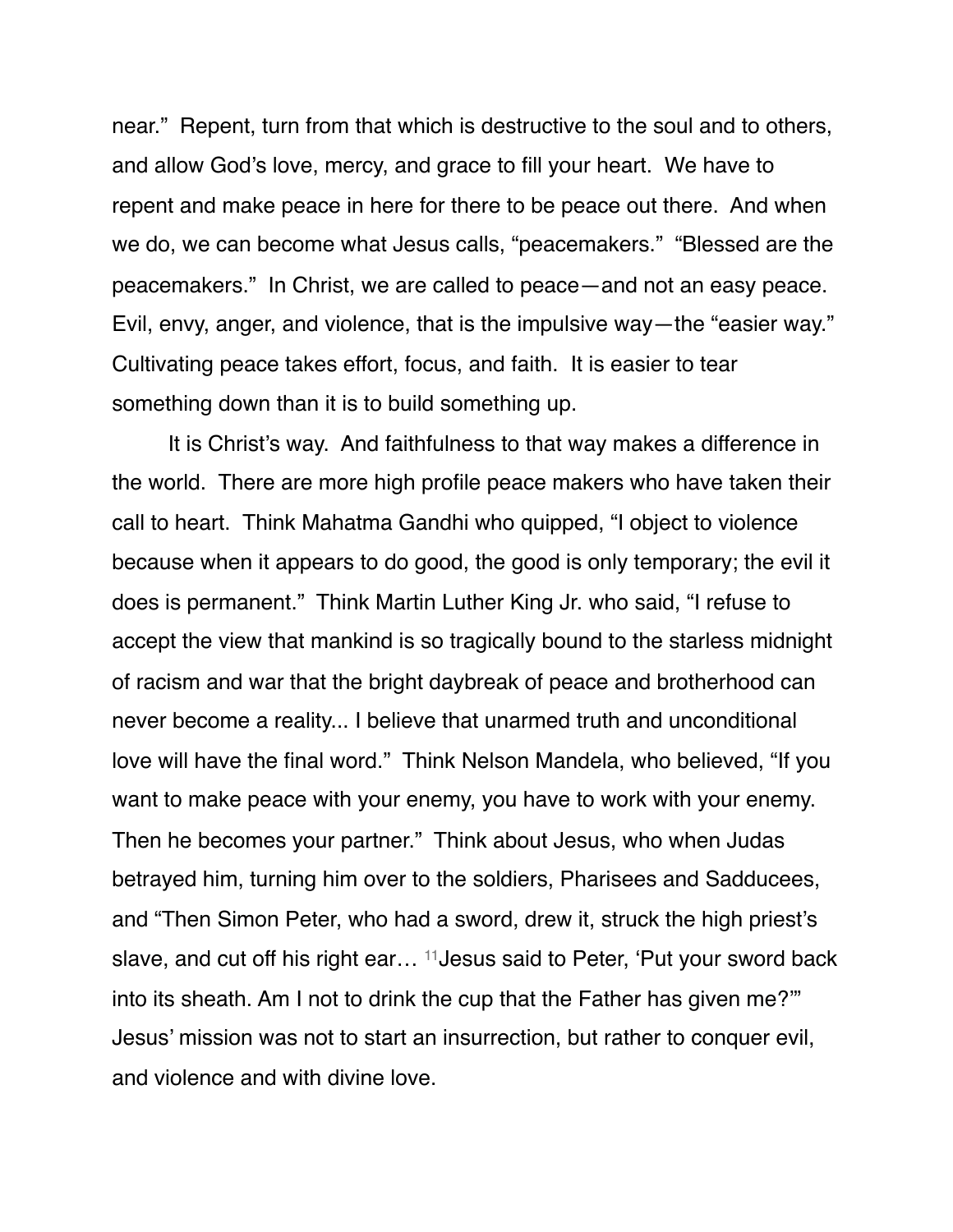As we journey to the manger, that too is our call. Swords are to be turned to plowshares—spears into pruning hooks. How can we bring peace to the world around us? How can we come to terms with our own darkness and allow Christ bring peace to our hearts? How can we find peace in our hectic and frenetic lives? When we are in a position to make a difference, in a relationship, with family members, with neighbors, in our church, in our communities and in our world, how can we translate the peace in our hearts to the world? That is our task as peacemakers. Does it seem difficult—nearly impossible? Yes. Should we abandon a dream of peace that Isaiah prophecies? Jesus didn't, so neither should we.

A friend of this congregation and a long-time leader in our presbytery sent a text yesterday with words emanating from her faith which is based in peace. She walks the line of a holistic peace amid violence and anger. Her words represent steps toward Bethlehem, in spite of debilitating violence. They model a commitment to Isaiah's message of peace, and to Jesus' divine peace mission. I asked Maribeth Culpepper, a long-time member of the Aztec community and the Presbyterian Church in Aztec, what could Second Church pray for, in light of the shooting. Her response, "Prayers for the family of the shooter. They are being treated terribly in the news. Prayers for the family of the two students killed. Prayers of thanksgiving for the custodian Emory Hill who went to Aztec High School and has been there many many years, he's the one who ran down the hall after the shooter and yelling into his walkie-talkie 'there's an active shooter go on lock down.' He saved so many lives and the courageousness of this man who became a first-time father six weeks ago is just unbelievable.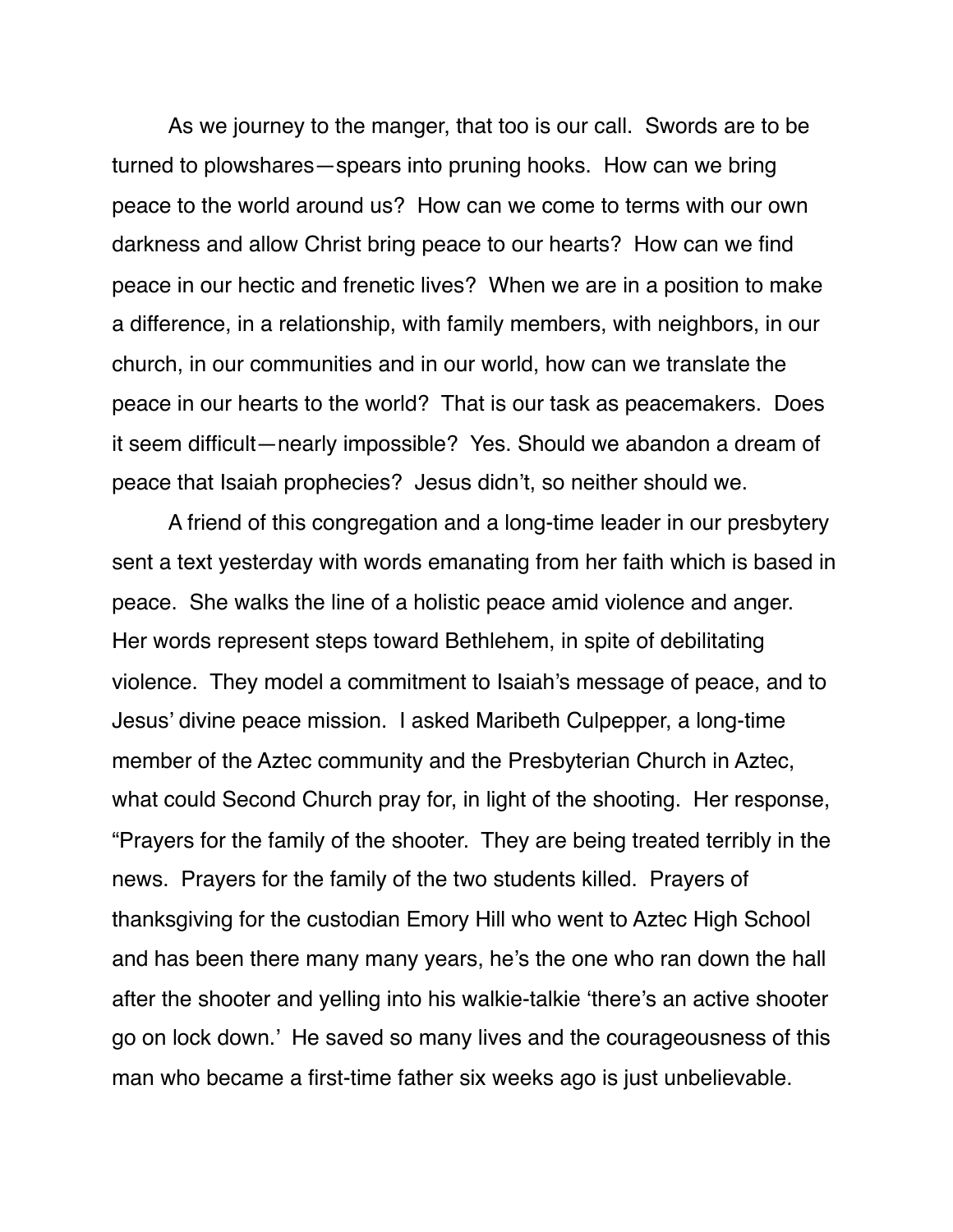Prayers of thanksgiving for the way the community has come together and for the quick reaction of our law enforcement. Prayers for forgiveness and grace in the hearts of all touched by this tragedy."

"The ultimate weakness of violence," writes Dr. King, "is that it is a descending spiral begetting the very thing it seeks to destroy, instead of diminishing evil, it multiplies it. Through violence you may murder the liar, but you cannot murder the lie, nor establish the truth. Through violence you may murder the hater, but you do not murder hate. In fact, violence merely increases hate. Returning violence for violence multiplies violence, adding deeper darkness to a night already devoid of stars. Darkness cannot drive out darkness; only light can do that. Hate cannot drive out hate; only love can do that." That pretty much sums up our mission. As Jesus commands, "Put your sword back in its place," Jesus said to him, "for all who draw the sword will die by the sword." I began suggesting there was a helpful formula for peace.

It dawned on me early in the week while helping Carlos with his homework. His assignment focused on potential energy—the notion from physics of the energy possessed by an object because of its position relative to other objects, stresses within itself, its electric charge, or other factors energy. An example of potential energy is a car parked on the top of a hill or a rock on the edge of a cliff. If a force nudges either one, with gravity, the car or the rock will move and a lot of stored energy will be released. **Each one** of us has a lot of potential, as miss Susie reminds us. But each one of us